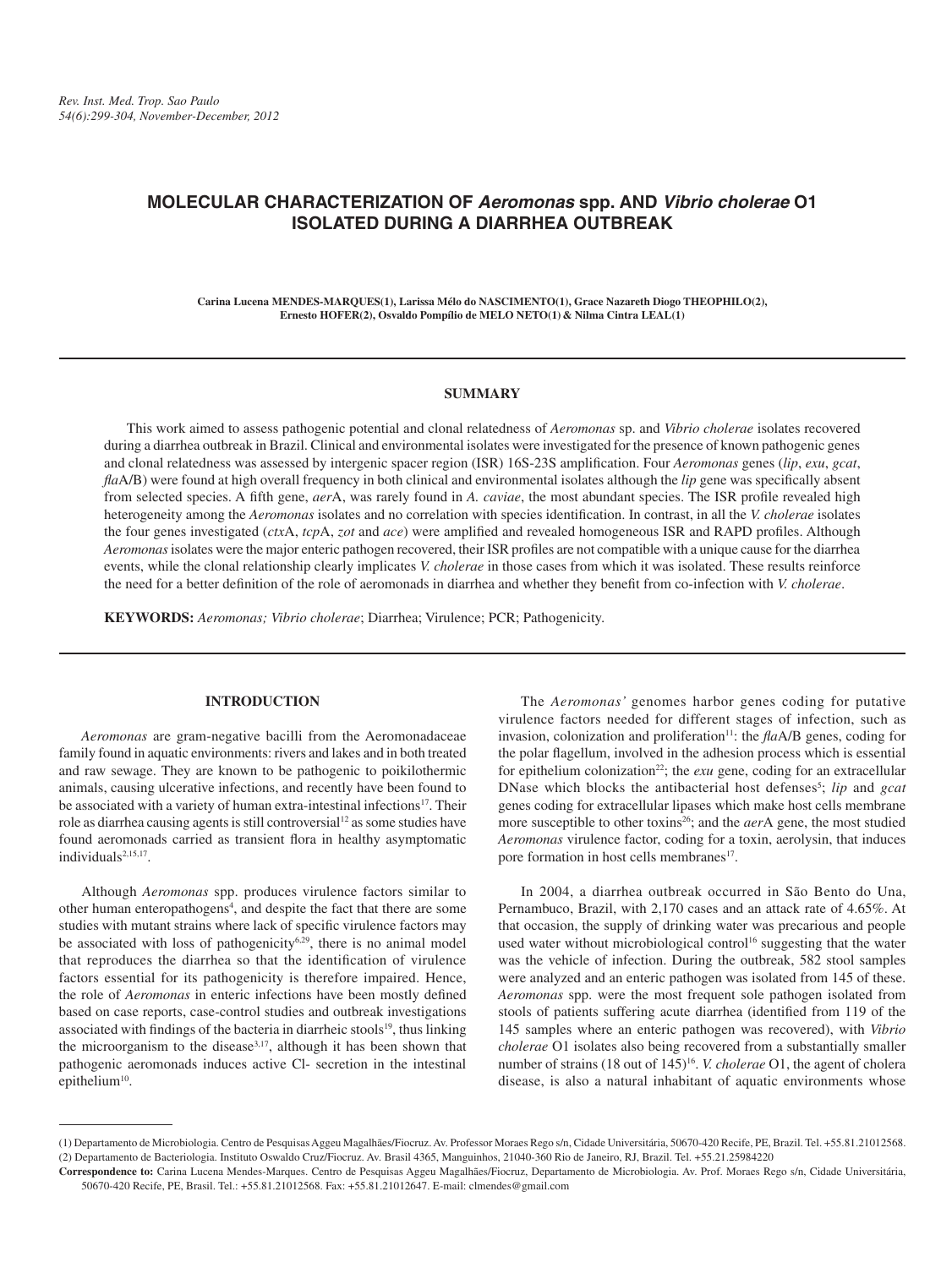MENDES-MARQUES, C.L.; NASCIMENTO, L.M.; THEOPHILO, G.N.D.; HOFER, E.; DE MELO NETO, O.P. & LEAL, N.C. - Molecular characterization of *Aeromonas* spp. and *Vibrio cholerae* O1 isolated during a diarrhea outbreak. **Rev. Inst. Med. Trop. Sao Paulo, 54**(6): 299-304, 2012.

pathogenicity mechanisms are well defined $24$ . Here, in an attempt to better characterize the pathogenic potential of the *Aeromonas* isolates, we have investigated the presence of putative virulence genes and assessed their clonal relatedness through ISR 16S-23S PCR analysis, performing parallel experiments with the *V. cholerae* isolates recovered during the same outbreak.

## **MATERIAL AND METHODS**

**Bacterial strains:** One hundred and six *Aeromonas* spp. strains, out of a total of 119 originally isolated, and 18 *V. cholerae* O1 isolates from diarrheic stools and 19 *Aeromonas* spp. and seven *V. cholerae* isolates from aquatic environments were analyzed. Eighty two *Aeromonas* strains were kindly identified to the species level through 16S restriction fragment length polymorphism (RFLP) by Dr. Maria Jose Figueras from University Rovira i Virgili, Tarragona, Spain. Forty three strains were classified to the genus level, using biochemical tests<sup>1</sup>, and are collectively called *Aeromonas* sp in this work. All *V. cholerae* O1 strains were identified by biochemical<sup>25</sup> and serological tests<sup>30</sup>. The differentiation between *Vibrio* and *Aeromonas* isolates was performed as previously described<sup>13</sup>. The reference strains *Aeromonas hydrophila* ATCC 7966<sup>T</sup>, *Aeromonas veronii* biotype veronii ATCC 35624T , *Aeromonas caviae* ATCC 15468T , and *V. cholerae* 569B T were included as controls. The cultures were stored at -80 ºC in BHI plus 25% glycerol. DNA from the various strains was obtained as previously described<sup>21</sup>.

genes in the *Aeromonas* or *Vibrio* strains was assessed by PCR using primers described in the literature (Table 1). The *lip*, *exu*, *aer*A, *gcat* and *fla*A/B genes were investigated from the *Aeromonas* strains with the cholera toxin (*ctx*A), toxin co-regulated pilus subunit A (*tcp*A), accessory cholera enterotoxin (*ace*) and zonula occludens toxin (*zot*) genes being investigated from *V. cholerae*. The *Aeromonas* strains were also tested for *ctx*A to exclude the possibility of CTXΦ phage horizontal transfer between *V. cholerae* and *Aeromonas* strains. The Intergenic Spacer Region (ISR) between the 16S and 23S rDNA genes was amplified as previously described<sup>9</sup>. RAPD was performed with the primer CCGCAGCCAA as previously described<sup>21</sup>. PCR reactions were carried out in a Biometra T-3000 Genetic Analyzer thermal cycler using standard procedures and optimal annealing temperatures specific for each primer pair. PCR products were submitted to electrophoresis in agarose gels containing SYBR Safe DNA gel stain (Invitrogen) and photographed using the Kodak 1D Image Analysis software, version 3.5 (Digital Kodak Science).

**Identification of PCR products:** To confirm the identity of the amplified *Aeromonas* fragments, PCR products from one clinical (*A. hydrophila* ATCC 7966T) and one environmental (*A. caviae)* isolates were sequenced on ABI Prism 3100 Genetic Analyzer, Applied Biosystems, Foster City, CA, using the same PCR primers. Sequences were aligned using the BLASTn program. The identity of the amplified *Vibrio* PCR gene fragments was confirmed by comparing their sizes with equivalent fragments predicted from the *V. cholerae* 569B reference strain.

**PCR reactions:** The presence of confirmed or putative virulence

**Statistics:** A chi-square or Fisher's exact test was used to compare

| Table 1                                                                                                        |
|----------------------------------------------------------------------------------------------------------------|
| Target, primer sequences, expected amplified fragments (bp), references and annealing temperature (AT) used to |
| amplify <i>Aeromonas</i> putative virulence genes and <i>Vibrio cholerae</i> virulence genes                   |

| <b>Genes</b>   | Nucleotide Sequence $5' \rightarrow 3'$                            | bp  | <b>References</b> | AT             |
|----------------|--------------------------------------------------------------------|-----|-------------------|----------------|
| exu            | (A/G)GACATGCACAACCTCTTCC<br>GATTGGTATTGCC(C/T)TGCAA(C/G)           | 323 | 28                | 58 °C          |
| lip            | CA(C/T)CTGGT(T/G)CCGCTCAAG<br>GT(A/G)CCGAACCAGTCGGAGAA             | 247 | 28                | $56^{\circ}$ C |
| aerA           | <b>CCTATGGCCTGAGCGAGAAG</b><br><b>CCAGTTCCAGTCCCACCACT</b>         | 431 | 28                | 58 °C          |
| gcat           | <b>CTCCTGGAATCCCAAGTATCAG</b><br>GGCAGGTTGAACAGCAGTATCT            | 237 | 28                | $56^{\circ}$ C |
| flaA/B         | TCCAACCGT(C/T)TGACCTC<br>G(A/C)(C/T)TGGTTGCG(A/G)ATGGT             | 608 | 27                | $55^{\circ}$ C |
| ctxA           | <b>CTCAGACGGGATTTGTTAGGCACG</b><br><b>TCTATCTCTGTAGCCCCTATTACG</b> | 301 | 18                | $55^{\circ}$ C |
| tcpA<br>El Tor | GAAGAAGTTTGTAAAAGAAGAACAC<br><b>GAAAGGACCTTCTTTCACGTTG</b>         | 471 | 18                | $55^{\circ}$ C |
| ace            | <b>AGAGCGCTGCATTTATCCTTATTG</b><br>AACTCGGTCTCGGCCTCTCGTATC        | 600 | 21                | $55^{\circ}$ C |
| zot            | <b>GCTATCGATATGCTGTCTCCTCAA</b><br>AAAGCCGACCAATACAAAAACCAA        | 900 | 21                | $55^{\circ}$ C |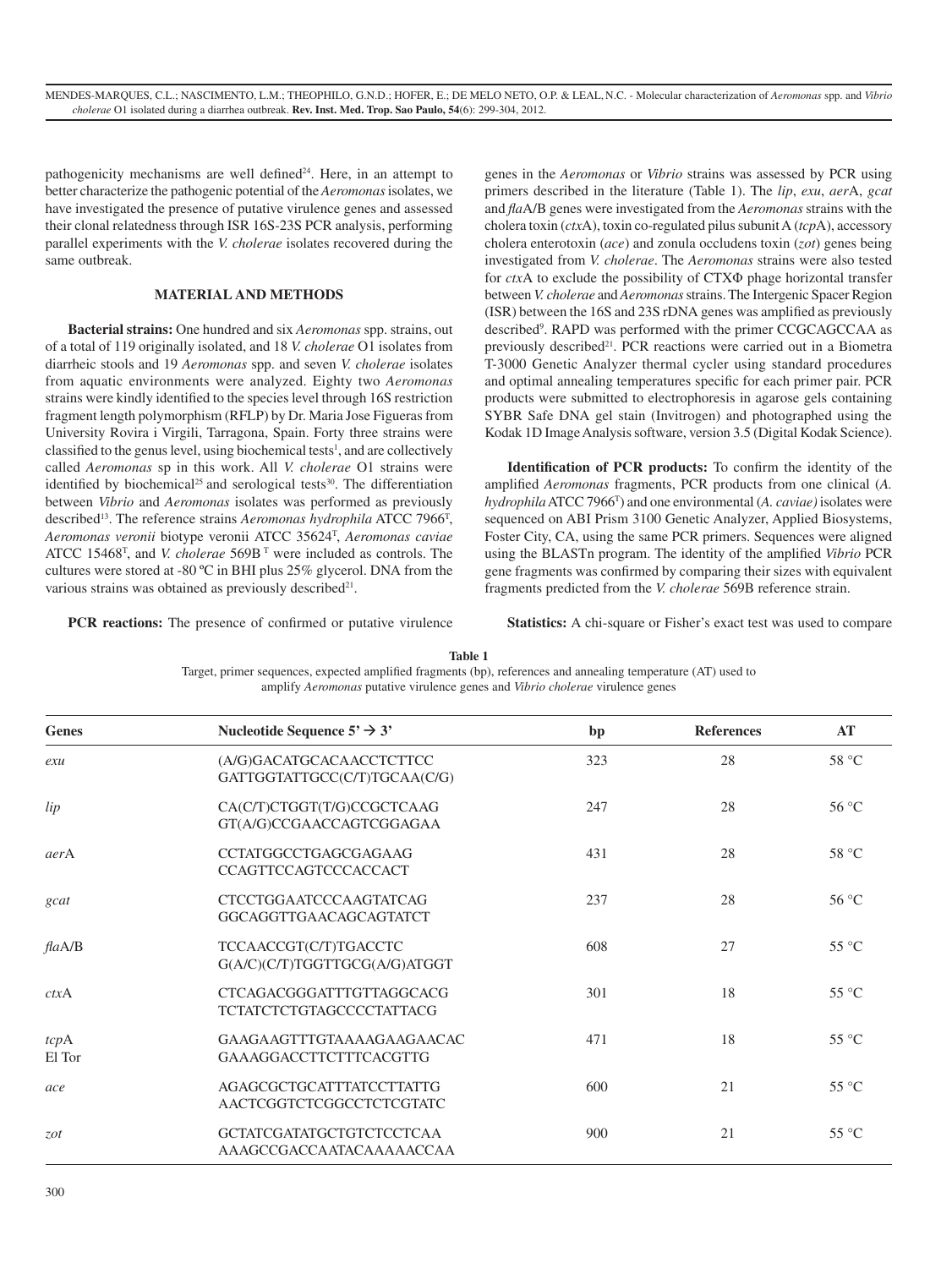MENDES-MARQUES, C.L.; NASCIMENTO, L.M.; THEOPHILO, G.N.D.; HOFER, E.; DE MELO NETO, O.P. & LEAL, N.C. - Molecular characterization of *Aeromonas* spp. and *Vibrio cholerae* O1 isolated during a diarrhea outbreak. **Rev. Inst. Med. Trop. Sao Paulo, 54**(6): 299-304, 2012.

the virulence gene frequencies from clinical and environmental isolates. All conclusions are based on 5% significance level. The softwares Excel 2000 and R v2.10 were used.

### **RESULTS**

*Aeromonas* **species identification:** From a total of 125 (106 clinical and 19 environmental) *Aeromonas* isolates recovered during the 2004 diarrhea outbreak and available for this study, 57 were identified as *A. caviae* (51 clinical/6 environmental isolates, respectively), 13 were *A. veronii* (12/1), four were *A. hydrophila* (2/2), four were *A. media* (clinical isolates only), three were *A. trota* (also clinical isolates), one clinical isolate was *A. jandaei* and 43 (33/10) were identified only to the genus level and classified as *Aeromonas* sp (these represent the strains which could not be identified by RFLP, considered the gold standard method to *Aeromonas* identification<sup>10,15</sup>). *A. caviae* and *A. veronii* isolates comprise then 85% (70 of 82) of those classified to the species level.

**Virulence gene frequencies for** *Aeromonas* **spp isolates:** To compare the pathogenic potential of the different *Aeromonas* isolates, the presence of five different putative virulence genes was investigated (*lip*, *exu*, *gcat*, *fla*A/B and *aer*A) through conventional PCR amplification. Amplified fragments were recovered for all five genes from multiple isolates and their identity was confirmed through the sequencing of representative fragments, from one clinical and one environmental isolates for each gene, and the alignment of the resulting sequences with the corresponding genes deposited in the GenBank database. When all clinical and environmental isolates were considered, the fragment corresponding to the *gcat* gene was the only one amplified from all strains; the *fla*A/B genes was amplified from 87 (82.1%) of the clinical and 16 (84.2%) of the environmental strains; the *lip* gene from 90 (84.9%) of the clinical and 19 (100%) of the environmental strains; the *exu* gene from 91 (85.8%) of the clinical and 18 (94.7%) of the environmental strains, and the *aer*A gene was generated in 50 (47.2%) of the clinical and seven (36.8%) of the environmental strains (Table 2). The overall gene frequencies between clinical and environmental isolates were statistically similar ( $p > 0.05$ ). All five genes were amplified in 33% of the clinical and 31.6% of the environmental *Aeromonas* strains and 60.3% of the clinical and 68.4% of the environmental strains amplified at least three genes (Table 3).

When the gene frequencies were evaluated only for those isolates identified to the species level, marked differences in frequency for the *lip* and *aer*A genes were observed between species. The *lip* gene, present in all environmental strains, was also found in most *A. caviae* (45 of 57) and in all *A. veronii* and *A. media* clinical isolates, however it was not detected in any of the *A. trota* or the *A. jandaei* isolates. In contrast, the *aer*A gene was found in only 15 of the 57 *A. caviae* isolates, despite being present in most of the isolates from the remaining species (20/25). Indeed the five genes were amplified from all four *A. media* and 10 of the 13 *A. veronii* isolates but only from 11 of the 57 *A. caviae* strains (Table 2).

**ISR 16S-23S profiling for** *Aeromonas* **spp isolates:** To evaluate the genetic relatedness of the various isolates and compare how these

|                             | $N^{o}$        |                | Gene frequency         |                                  |                        |                                  |                                      |                            |                            |                                  |                        |                                  |
|-----------------------------|----------------|----------------|------------------------|----------------------------------|------------------------|----------------------------------|--------------------------------------|----------------------------|----------------------------|----------------------------------|------------------------|----------------------------------|
| Species                     |                |                | flaA/B                 |                                  | exu                    |                                  | lip                                  |                            | aerA                       |                                  | gcat                   |                                  |
|                             | Clin           | Env            | Clin                   | Env                              | Clin                   | Env                              | Clin                                 | Env                        | Clin                       | Env                              | Clin                   | Env                              |
| Aeromonas caviae            | 46             | 6              | 35<br>76.1%            | 5<br>83.3%                       | 38<br>82.6%            | 6<br>100%                        | 39<br>84.8%                          | 6<br>100%                  | 12<br>26.1%                | 6<br>100%                        | 46<br>100%             | 6<br>100%                        |
| Atypical* Aeromonas caviae  | 5              | $\theta$       | $\overline{4}$<br>80%  | $\overline{0}$<br>$\overline{0}$ | $\overline{4}$<br>80%  | $\overline{0}$<br>$\theta$       | $\overline{4}$<br>80%                | $\overline{0}$<br>$\Omega$ | $\overline{0}$<br>$\theta$ | $\theta$<br>$\Omega$             | 5<br>100%              | $\overline{0}$<br>$\overline{0}$ |
| Aeromonas media             | 4              | $\overline{0}$ | $\overline{4}$<br>100% | $\theta$<br>$\Omega$             | $\overline{4}$<br>100% | $\overline{0}$<br>$\Omega$       | 4<br>100%                            | $\theta$<br>$\Omega$       | 4<br>100%                  | $\Omega$<br>$\Omega$             | 4<br>100%              | $\overline{0}$<br>$\overline{0}$ |
| Aeromonas hydrophila        | $\overline{2}$ | $\overline{2}$ | $\overline{2}$<br>100% | $\overline{2}$<br>100%           | $\overline{c}$<br>100% | $\overline{2}$<br>100%           | 50%                                  | $\overline{c}$<br>100%     | $\overline{2}$<br>100%     | 50%                              | $\overline{c}$<br>100% | $\overline{2}$<br>100%           |
| Aeromonas veronii           | 7              | $\overline{0}$ | 7<br>100%              | $\theta$<br>$\Omega$             | 6<br>85.7%             | $\boldsymbol{0}$<br>$\theta$     | 7<br>100%                            | $\theta$<br>$\Omega$       | 6<br>85.7%                 | $\overline{0}$<br>$\Omega$       | 7<br>100%              | $\overline{0}$<br>$\Omega$       |
| Atypical* Aeromonas veronii | 5              |                | 4<br>80%               | 100%                             | 4<br>80%               | 100%                             | 5<br>100%                            | 100%                       | 4<br>80%                   | 100%                             | 5<br>100%              | 100%                             |
| Aeromonas trota             | 3              | $\theta$       | 3<br>100%              | $\overline{0}$<br>$\Omega$       | 3<br>100%              | $\overline{0}$<br>$\overline{0}$ | $\overline{0}$<br>$\Omega$           | $\theta$<br>$\Omega$       | 2<br>66.6%                 | $\overline{0}$<br>$\Omega$       | 3<br>100%              | $\overline{0}$<br>$\overline{0}$ |
| Aeromonas jandaei           |                | $\mathbf{0}$   | 100%                   | $\overline{0}$<br>$\theta$       | 100%                   | $\overline{0}$<br>$\overline{0}$ | $\boldsymbol{0}$<br>$\boldsymbol{0}$ | $\theta$<br>$\theta$       | 100%                       | $\overline{0}$<br>$\overline{0}$ | 100%                   | $\Omega$<br>$\overline{0}$       |
| Aeromonas sp.**             | 33             | 10             | 29<br>87.9%            | 9<br>90%                         | 29<br>87.9%            | 9<br>90%                         | 30<br>90.9%                          | 10<br>100%                 | 19<br>57.6%                | 2<br>20%                         | 33<br>100%             | 10<br>100%                       |

**Table 2** Distribution of putative virulence genes frequency in *Aeromonas* isolates.

\* Strains showing a discrete genotypic variation and a different band profile in RFLP; \*\*Identified by genus level; Clin: clinical strains; Env: environmental strains.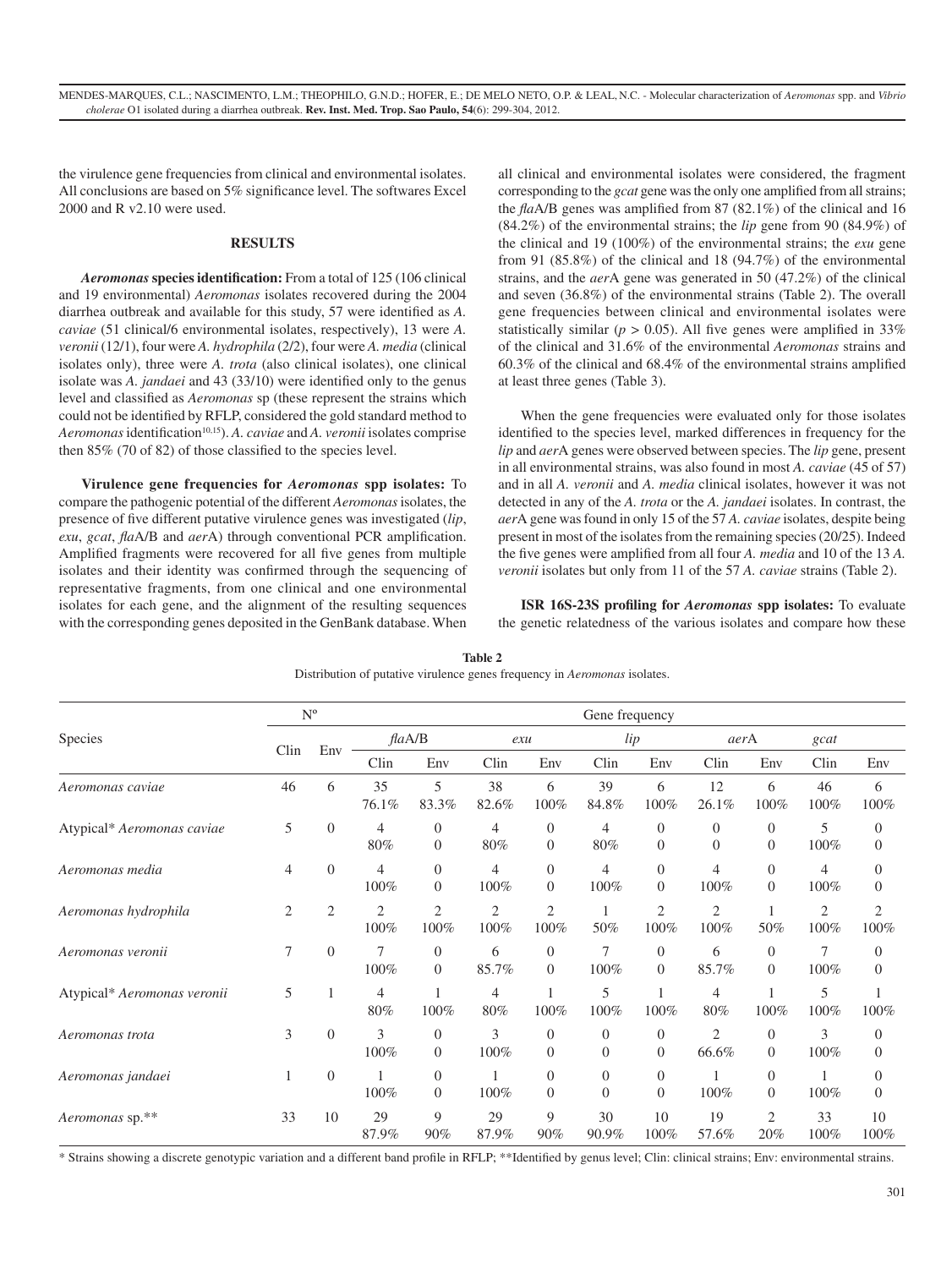| Genes                                                                                                  |                           | Clinical<br>strains | Environmental<br>strains    |      |  |
|--------------------------------------------------------------------------------------------------------|---------------------------|---------------------|-----------------------------|------|--|
|                                                                                                        | $\mathrm{N}^{\mathrm{o}}$ | $\%$                | $N^{\rm o}$                 | %    |  |
| $\gamma$ gcat <sup>+</sup> , exu <sup>+</sup> , lip <sup>+</sup> , fla <sup>+</sup> , aer <sup>+</sup> | 35                        | 33                  | 6                           | 31.6 |  |
| $\gamma$ gcat <sup>+</sup> , exu <sup>+</sup> , lip <sup>+</sup> , fla <sup>+</sup>                    | 30                        | 28.3                | 9                           | 47.3 |  |
| $\gamma$ gcat <sup>+</sup> , exu <sup>+</sup> , fla <sup>+</sup>                                       | 8                         | 7.5                 |                             |      |  |
| $\gamma$ gcat <sup>+</sup> , exu <sup>+</sup> , lip <sup>+</sup>                                       | 7                         | 6.6                 | $\mathcal{D}_{\mathcal{A}}$ | 10.5 |  |
| $\gamma$ gcat <sup>+</sup> , aer <sup>+</sup> , lip <sup>+</sup> , fla <sup>+</sup>                    | 5                         | 4.7                 |                             |      |  |
| $\gamma$ gcat <sup>+</sup> , aer <sup>+</sup> , exu <sup>+</sup> , fla <sup>+</sup>                    | 5                         | 4.7                 |                             |      |  |
| $\gamma$ gcat <sup>+</sup> , lip <sup>+</sup>                                                          | 5                         | 4.7                 |                             |      |  |
| $\gamma$ gcat <sup>+</sup> , aer <sup>+</sup> , exu <sup>+</sup> , lip <sup>+</sup>                    | $\overline{4}$            | 3.8                 | 1                           | 5.3  |  |
| $\gamma$ gcat <sup>+</sup> , lip <sup>+</sup> , fla <sup>+</sup>                                       | $\overline{4}$            | 3.8                 | 1                           | 5.3  |  |
| $gcat^+, aer^+, exu^+$                                                                                 | 1                         | 0.9                 |                             |      |  |
| $\alpha$ gcat <sup>+</sup> , $\alpha$ xu <sup>+</sup>                                                  | 1                         | 0.9                 |                             |      |  |
| $\mathit{gcat}^+$                                                                                      | 1                         | 0.9                 |                             |      |  |
| Total                                                                                                  | 106                       | 100                 | 19                          | 100  |  |

**Table 3** Association of putative virulence genes in clinical and environmental *Aeromonas* strains

varies within and between species, and also within those classified only as *Aeromonas* sp., the amplification of the ISR 16S-23S from all 125 isolates was carried out. Nine different profiles were obtained (Fig. 1), herein called R1 to R9, all containing a common band, approximately 550 bp, plus others which varied according to each profile. Most of the strains (57.6%) fitted into the profile R1, 13.6% into R7, 8% into R5, 4.8% into both R8 and R4, 4% into R3, 3.2% into R2, 2.4% into R6 and 1.6% into R9. When the different profiles were compared to those isolates classified at the species level, no specific profile could be definitively linked to any particular species. Nine of the 13 *A. veronii* isolates fitted into the R7 profile, whilst 39 of the 52 *A. caviae* isolates were classified within R1, but no single profile was found in only one species and no species, with the exception of *A. jandaei* which was represented by only one isolate, was represented by only one profile.



**Fig. 1 -** Intergenic Spacer Region (ISR) 16S-23S profiles (R1-R9) among *Aeromonas* isolates. Line M: 100 bp molecular marker; lines 1 to 9: R1 to R9 profiles.

**Virulence gene frequency, RAPD and ISR 16S-23S profiling for**  *V. cholerae* **isolates:** To evaluate the virulence potential of the 18 clinical and seven environmental *Vibrio cholerae* isolates recovered during the

same outbreak, all identified as *V. cholerae* O1 Ogawa, the presence of the known virulence genes *ctx*A, *tcp*A, *ace* and *zot* (for details see Material and Methods) was investigated through PCR and found in all isolates tested. Next, genetic relatedness was investigated through ISR 16S-23S amplification and, contrary to what was observed for the *Aeromonas* strains, even those from a single species, all *V. cholerae* O1 strains fitted into a single ISR 16S-23S profile (Fig. 2). All *V. cholerae* O1 isolates from the outbreak region showed the same RAPD profile observed in two strains from the 1993 outbreak, when cholera entered Brazil, suggesting the persistence of a clone in the environment. Only a non-toxigenic environmental strain from a second geographical region without human cases showed slight differences in profile when this technique was performed (data not shown).



**Fig. 2 -** Homogeneity of the Intergenic Spacer Region (ISR) 16S-23S profile among different *Vibrio cholerae* O1 strains. Lines- M: 100 bp molecular marker; 1: non-toxigenic environmental *V. cholerae* O1; 2-12: toxigenic clinical *V. cholerae* O1 from 2004 diarrhea outbreak; 13-14: *V. cholerae* O1 from 1993 cholera outbreak in Brazil; and 15: *V. cholerae* O1 569BT .

# **DISCUSSION**

In spite of the high frequency of potentially virulent *Aeromonas* isolates in patient's feces during the evaluated diarrheal cases, the multiple species identified with distinct repertoires of virulence genes and heterogeneity in ISR 16S-23S sequences are not compatible with a single or related *Aeromonas* strain being responsible for the outbreak. On the other hand the *Vibrio* isolates analyzed revealed a homogeneous ISR and RAPD profile and high pathogenic potential associated with the presence of all searched virulence genes, clearly implicate *V. cholerae* as the etiological agent for those infections where it was found. Although it is not possible to rule out that the whole outbreak was due to an increased exposure of the target population to multiple enteropathogens, the possibility remains that some, if not most, of the cases where only *Aeromonas* strains were also isolated were also due to *V. cholerae*. It is possible that *Aeromonas* could be present as part of the patients' transient enteric flora and competed with *Vibrio in vitro* in the culture media, masking its presence and so, the real etiology of the disease. Alternatively,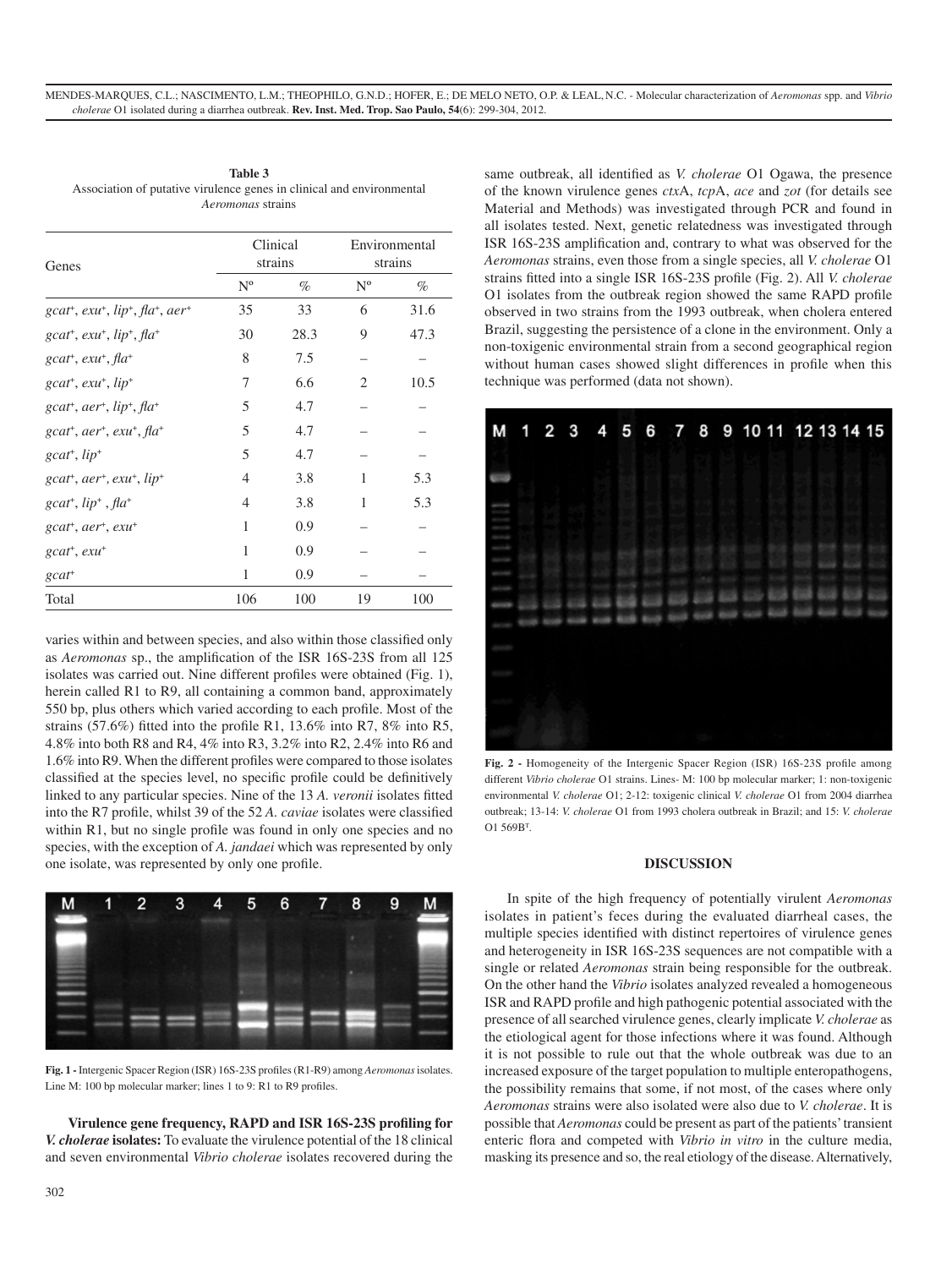a related explanation would be for the *Aeromonas* strain to succeed a preliminary *Vibrio* infection in patients debilitated by the primary event.

Although *Aeromonas* could not be recognized as the etiological agent of the diarrhea event in São Bento do Una, the high frequency of putative virulence genes suggest its pathogenic potential. The overall similarity of ISR 16S-23S profiles and frequency of virulence genes among clinical and environmental strains suggests environmental contamination by infected people feces and probably from animal carriers due to inadequate sanitation in that city. Various water environments constitute *Aeromonas* ecological niches<sup>17</sup> from where different bacterial lineages could spread to the city's inhabitants and proliferate, at least in immunocompromised  $individuals<sup>11</sup>$ .

The gene *gcat*, which codes for a lipase that modifies the host cells permeability and raises its accessibility to toxins, was present in all *Aeromonas* strains investigated, regardless of their origin, confirming what was previously described and that this gene represents a marker to distinguish *Aeromonas* from other enteropathogens<sup>7,8</sup>. High frequency of *gcat* was also reported in another study<sup>8</sup> and in our analysis, despite the different species and genetic background, it was consistently amplified from all *Aeromonas* strains assayed. Hence, the presence of this gene could represent a marker to distinguish *Aeromonas* from other enteropathogens<sup>7</sup>. The *lip* and *exu* genes code for antibacterial host defense factors and were also detected at high frequency in the strains analyzed. For the *lip* gene, its absence from selected species could be due to a failure of the amplification reaction related to its polymorphic nature, however degenerate primer pairs were used for these reactions specifically to maximize gene amplification in cases of polymorphisms. It is also possible that lack of amplification may be a consequence of the small number of strains investigated for *A. trota* and *A. jandaei*. Nevertheless, considering the high frequency observed for the *lip* gene in strains from the remaining species (frequency rates varying from 50 to 100%) we are confident that this observation may reflect a real difference in virulence gene profile and which should further investigated in the future. Lipases also play a role on bacterial nutrition<sup>26</sup> and in the present study, the absence of the *lip* gene from clinical isolates of selected species, and its universal presence in the environmental isolates, may reflect more a role for survival in extracellular environment than in pathogenesis. The *fla*A/B genes essential for adhesion and epithelium colonization were found at high frequency in both clinical and environmental isolates. *Aeromonas* ability to form biofilms is directly related to the presence of the polar flagellum20. Therefore, the presence of *fla*A/B gene could be a virulence marker for *Aeromonas*.

Some authors associate the presence of high number of virulence genes with a higher pathogenic potential among *Aeromonas* strains14,23. *A. hydrophila* and *A. veronii* bv sobria showed a higher virulence potential compared to *A. caviae*14. Here, the frequency of *aer*A gene was indeed lower in *A. caviae* when compared with the remaining species, but still *A. caviae* was by far the most common species isolated from patients suggesting that this species remains virulent even in the absence of the aerolysin gene. Although the role of *Aeromonas* in diarrhea is not yet defined<sup>17</sup>, the incidence of these bacteria in feces of patients with diarrhea has significantly increased and, in agreement with the concern raised with regards to *Aeromonas* within the scientific community, we therefore recommend the routine investigation for these bacteria in all coprocultures.

## **RESUMO**

# **Caracterização molecular de** *Aeromonas* **spp. e** *Vibrio cholerae* **O1 isolados durante um surto de diarréia**

O objetivo deste trabalho foi estabelecer o potencial patogênico e a relação clonal de isolados de *Aeromonas* sp. e *Vibrio cholerae* obtidos durante um surto de diarréia. Isolados clínicos e ambientais foram investigados quanto à presença de genes de virulência e sua relação clonal foi obtida através de amplificação da Região Espaçadora Intergênica (REI) 16S-23S. Quatro genes de *Aeromonas* (*lip*, *exu*, *gcat*, *fla*A/B) foram encontrados em alta frequência embora o gene *lip* tenha se mostrado ausente em algumas espécies. Um quinto gene, *aer*A, foi raramente encontrado em *A. caviae*, a espécie mais abundante. O perfil da REI revelou alta heterogeneidade entre os isolados de *Aeromonas* e nenhuma correlação com espécie. Em contraste, todas as amostras de *V. cholerae* amplificaram os genes investigados (*ctx*A, *tcp*A, *zot* e *ace*) e revelaram perfil clonal através de REI e RAPD. Embora *Aeromonas* tenha sido o principal patógeno isolado, o perfil da REI não é compatível como única causa para os eventos de diarréia, enquanto a relação clonal de *V. cholerae* aponta esse microrganismo como o provável agente do surto. Estes resultados reforçam a necessidade de definir melhor o papel de *Aeromonas* em diarréias e de que forma essas bactérias se beneficiam quando em co-infecção com *V. cholerae*.

#### **ACKNOWLEDGEMENTS**

The authors are thankful to Dr. Maria Jose Figueras (University Rovira i Virgili, Tarragona, Spain) for the RFLP analysis and to the Program for Technological Development in Tools for Health-PDTIS-Fiocruz for the use of its facilities.

#### **REFERENCES**

- 1. Abbott SL, Cheung KW, Janda JM. The Genus *Aeromonas*: biochemical characteristics, atypical reactions, and phenotypic identification schemes. J Clin Microbiol. 2003;41:2348-57.
- 2. Albert MJ, Ansaruzzaman M, Talukder KA, Chopra AK, Kuhn I, Rahman M, *et al*. Prevalence of enterotoxin genes in *Aeromonas* spp. isolated from children with diarrhea, healthy controls, and the environment. J Clin Microbiol. 2000;38:3785-90.
- 3. Altwegg M, Geiss HK. *Aeromonas* as a human pathogen. CRC Crit Rev Microbiol. 1989;16:253-86.
- 4. Borchardt MA, Stemper ME, Standridge JH. *Aeromonas* isolates from human diarrheic stool and groundwater compared by pulsed-field gel electrophoresis. Emerg Infect Dis. 2003;9:224-8.
- 5. Brinkmann V, Reichard U, Goosmann C, Fauler B, Uhlemann Y, Weiss DS, *et al*. Neutrophil extracellular traps kill bacteria. Science. 2004;303:1532-5.
- 6. Burr SE, Pugovkin D, Wahli T, Segner H, Frey J. Attenuated virulence of an *Aeromonas salmonicida* subsp. *salmonicida* type III secretion mutant in a rainbow trout model. Microbiology. 2005;151(Pt 6):2111-8.
- 7. Chacón MR, Castro-Escarpulli G, Soler L, Guarro JA, Figueras MJ. DNA probe specific for *Aeromonas* colonies. Diagn Microbiol Infect Dis. 2002;44:221-5.
- 8. Chacón MR, Figueras MJ, Castro-Escarpulli G, Soler L, Guarro JA. Distribution of virulence genes in clinical and environmental isolates of *Aeromonas* spp. Antonie Van Leeuwenhoek. 2003;84:269-78.